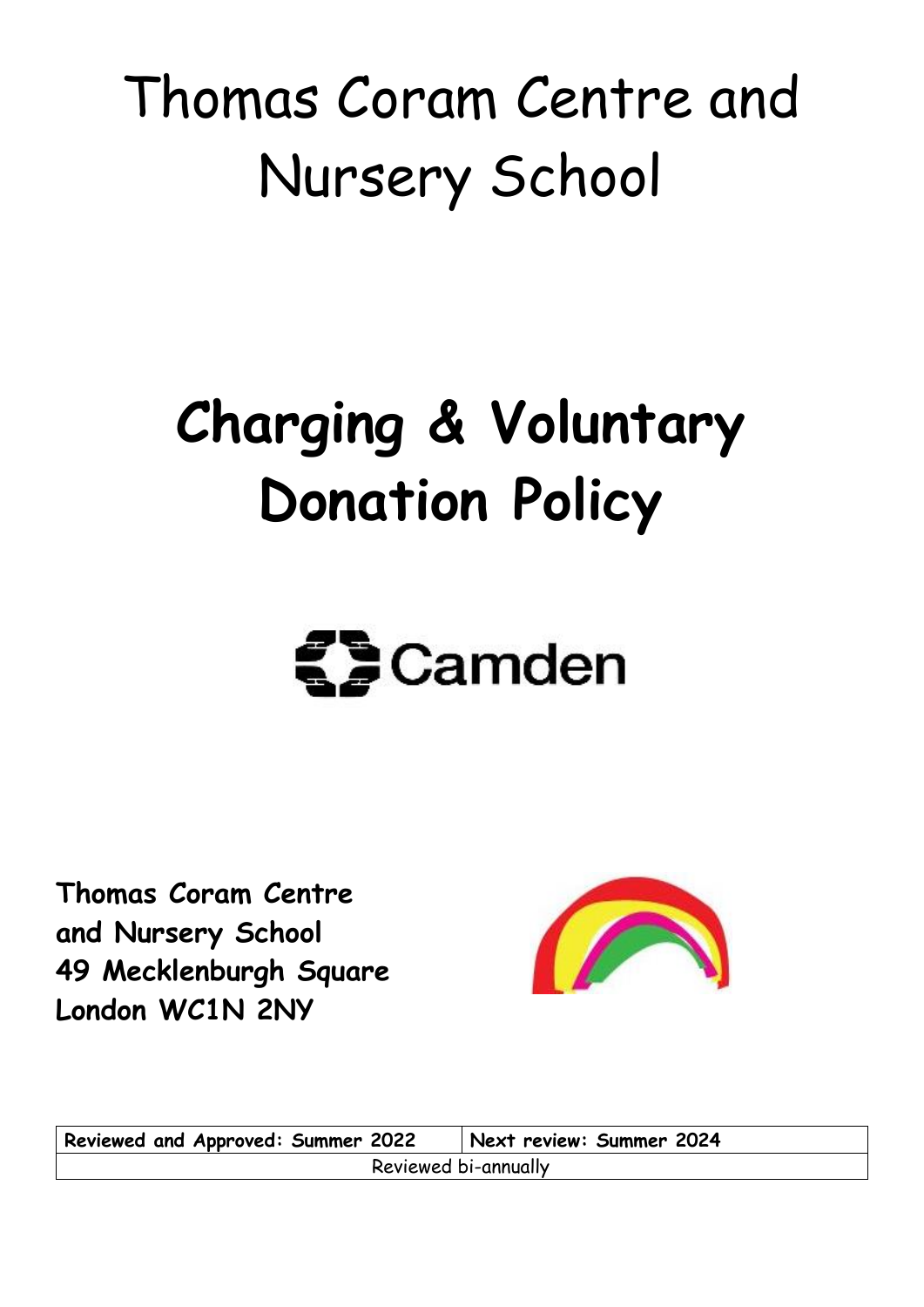## **1. Aims**

Our school aims to:

- Have robust, clear processes in place for charging and remissions.
- Clearly set out the types of activity that can be charged for.

# **2. Legislation and guidance**

This policy is based on advice from the Department for Education (DfE) on [charging for](https://www.gov.uk/government/publications/charging-for-school-activities)  [school activities](https://www.gov.uk/government/publications/charging-for-school-activities) and [the Education Act 1996,](http://www.legislation.gov.uk/ukpga/1996/56/part/VI/chapter/III) sections 449-462 of which set out the law on charging for school activities in England.

# **3. Definitions**

**Charge**: a fee payable for specifically defined activities **Remission**: the cancellation of a charge which would normally be payable

# **4. Roles and responsibilities**

#### **4.1 The governing body**

The governing body has overall responsibility for approving the charging and remissions policy, but can delegate this to a committee, an individual governor or the head teacher. The governing body also has overall responsibility for monitoring the implementation of this policy.

#### **4.2 Head teachers**

The head teacher is responsible for ensuring staff are familiar with the charging and remissions policy, and that it is being applied consistently.

#### **4.3 Staff**

Staff are responsible for:

- Implementing the charging and remissions policy consistently
- Notifying the head teacher of any specific circumstances which they are unsure about or where they are not certain if the policy applies

The school will provide staff with appropriate training in relation to this policy and its implementation.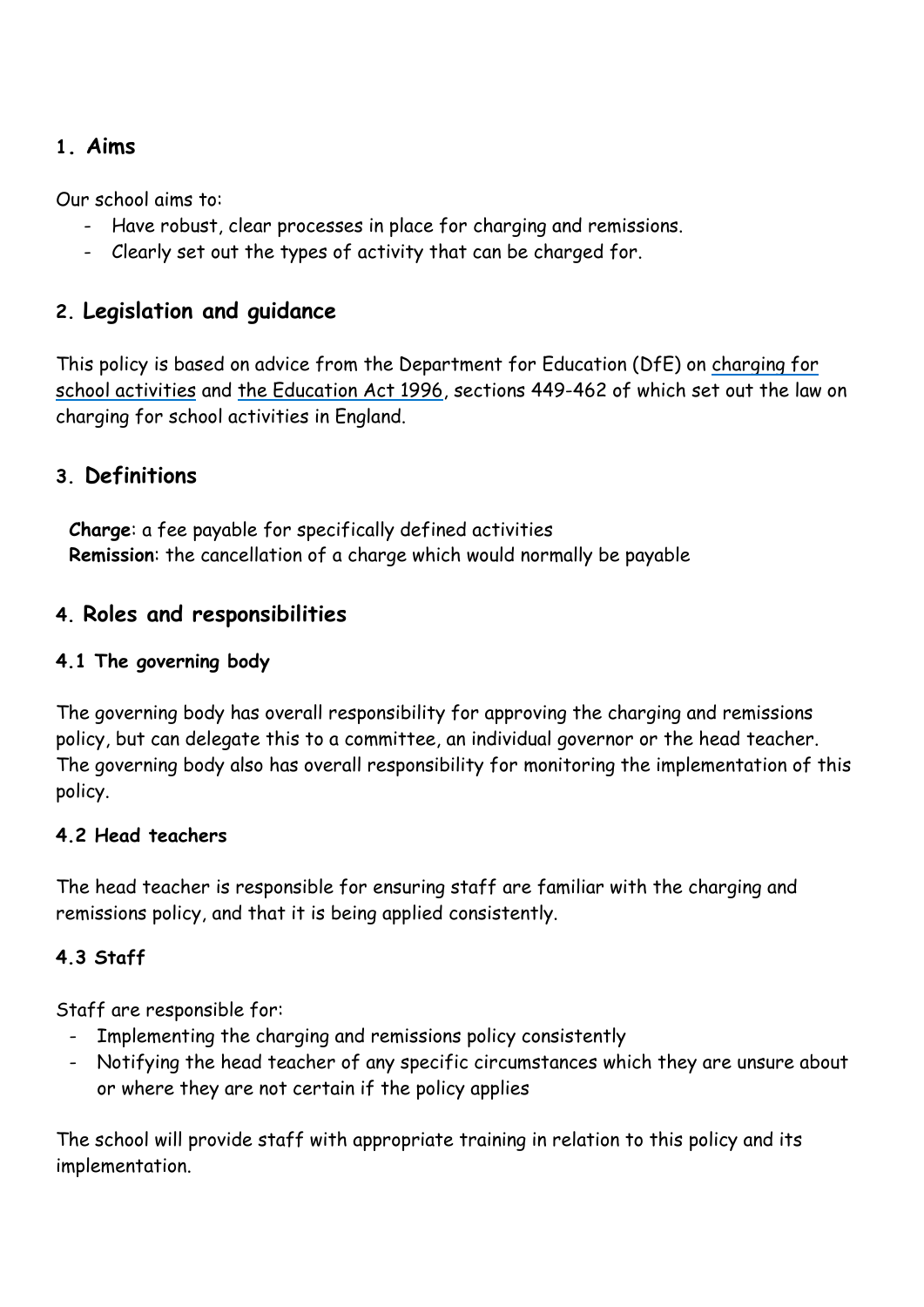#### **4.4 Parents**

Parents are expected to notify staff or the head teacher of any concerns or queries regarding the charging and remissions policy.

# **5. Where charges cannot be made**

#### **5.1 Education**

- Admission applications for Free Entitlement to Education.
- Education provided during school hours (including the supply of any materials, books, instruments or other equipment)

# **6. Where charges can be made**

## **6.1 Optional extras**

We are able to charge for activities known as 'optional extras'. In these cases, schools can charge for providing materials, books or equipment. The following are optional extras:

- Education provided outside of school time.
- Transport (other than transport that is required to take the pupil to school or to other premises where the local authority or governing board has arranged for the pupil to be provided with education)
- Extended day services offered to pupils (such as breakfast clubs, tea clubs)

When calculating the cost of optional extras, an amount may be included in relation to:

- Any materials, books or equipment provided in connection with the optional extra
- The cost of buildings and accommodation
- Teaching staff engaged under contracts for services purely to provide an optional extra (including supply teachers engaged specifically to provide the optional extra)

Any charge made in respect of individual pupils will not be greater than the actual cost of providing the optional extra activity, divided equally by the number of pupils participating.

Any charge will not include an element of subsidy for any other pupils who wish to take part in the activity but whose parents are unwilling or unable to pay the full charge.

In cases where a small proportion of the activity takes place during school hours, the charge cannot include the cost of alternative provision for those pupils who do not wish to participate.

Parental agreement is necessary for the provision of an optional extra which is to be charged for.